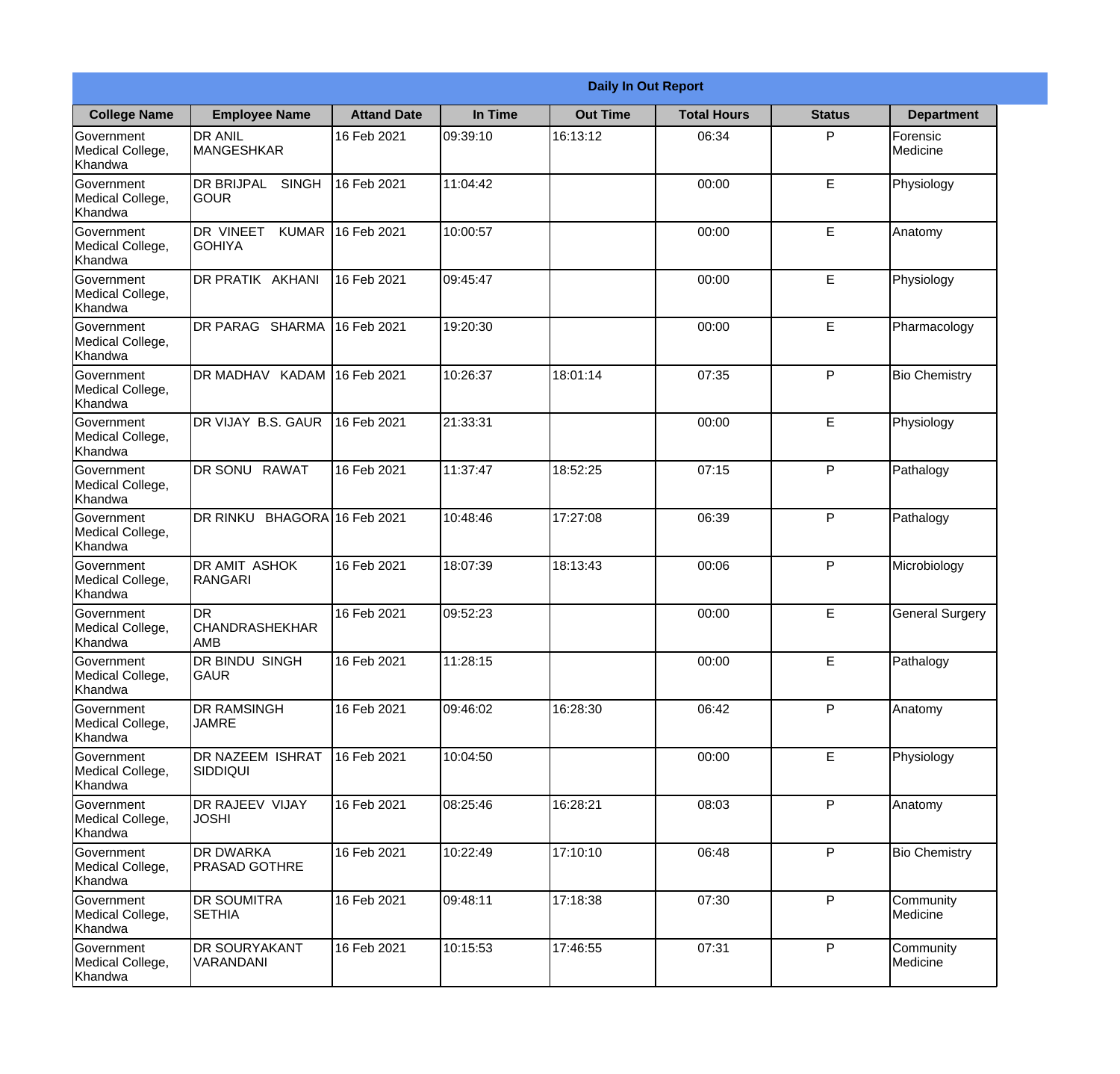| <b>Designation</b>                 | <b>Category</b>     |
|------------------------------------|---------------------|
| <b>Assistant Professor</b>         | Para Clinical       |
| Demonstrator/Tutor   Non Clinical  |                     |
| Professor                          | <b>Non Clinical</b> |
| <b>Assistant Professor</b>         | Non Clinical        |
| Professor                          | Para Clinical       |
| Assistant Professor   Non Clinical |                     |
| Associate Professor Non Clinical   |                     |
| Demonstrator/Tutor   Para Clinical |                     |
| <b>Assistant Professor</b>         | Para Clinical       |
| Professor                          | Para Clinical       |
| <b>Assistant Professor</b>         | Clinical            |
| Associate Professor Para Clinical  |                     |
| Demonstrator/Tutor   Non Clinical  |                     |
| Professor                          | <b>Non Clinical</b> |
| <b>Assistant Professor</b>         | Non Clinical        |
| Demonstrator/Tutor                 | Non Clinical        |
| <b>Assistant Professor</b>         | Para Clinical       |
| Demonstrator/Tutor   Para Clinical |                     |

## **Daily In Out Report**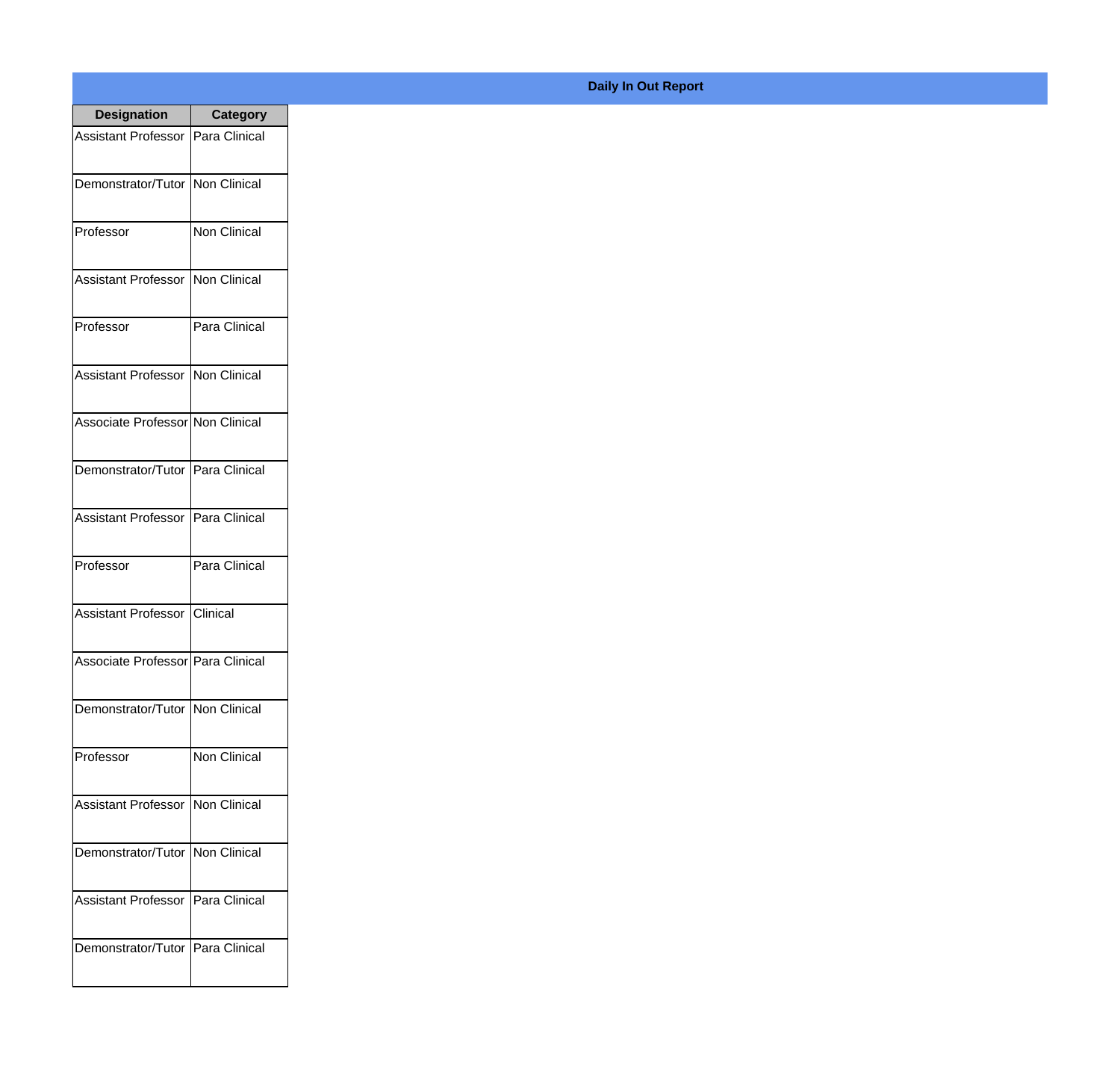|                                                         |                                            |             |          |          | <b>Daily In Out Report</b> |              |                         |
|---------------------------------------------------------|--------------------------------------------|-------------|----------|----------|----------------------------|--------------|-------------------------|
| Government<br>Medical College,<br>Khandwa               | <b>DR RASHMI YADAV</b>                     | 16 Feb 2021 | 09:54:57 | 17:18:45 | 07:24                      | P            | Community<br>Medicine   |
| Government<br>Medical College,<br>Khandwa               | DR LEENA PARIHAR                           | 16 Feb 2021 | 11:01:56 | 17:33:15 | 06:32                      | P            | Community<br>Medicine   |
| <b>Government</b><br>Medical College,<br>Khandwa        | <b>MR PIYUSH KUMAR</b><br><b>MISHRA</b>    | 16 Feb 2021 | 11:05:44 | 18:35:58 | 07:30                      | P            | Community<br>Medicine   |
| <b>Government</b><br>Medical College,<br>Khandwa        | DR SACHIN PARMAR 16 Feb 2021               |             | 11:10:02 | 19:04:35 | 07:54                      | P            | Community<br>Medicine   |
| Government<br>Medical College,<br>Khandwa               | DR PRAMILA VERMA 16 Feb 2021               |             | 11:53:38 |          | 00:00                      | E            | Paediatrics             |
| Government<br>Medical College,<br>Khandwa               | <b>DR MANOJ BALKE</b>                      | 16 Feb 2021 | 09:43:44 | 17:02:06 | 07:19                      | P            | Ophthalmology           |
| Government<br>Medical College,<br>Khandwa               | <b>DR SIDDHARTH</b><br><b>BANODE</b>       | 16 Feb 2021 | 09:42:44 | 16:12:55 | 06:30                      | P            | Pharmacology            |
| Government<br>Medical College,<br>Khandwa               | DR PRIYA KAPOOR<br>KAPOOR                  | 16 Feb 2021 | 09:34:43 | 16:14:18 | 06:40                      | $\mathsf{P}$ | Pathalogy               |
| Government<br>Medical College,<br>Khandwa               | <b>DR RAJENDRA</b><br><b>SINGH MANDLOI</b> | 16 Feb 2021 | 10:37:57 | 17:28:45 | 06:51                      | P            | <b>Bio Chemistry</b>    |
| <b>Government</b><br>Medical College,<br>Khandwa        | <b>DR SEEMA</b><br>SUDHAKARRAO<br>SUTAY    | 16 Feb 2021 | 11:19:16 |          | 00:00                      | E            | Forensic<br>Medicine    |
| <b>Government</b><br>Medical College,<br><b>Khandwa</b> | <b>DR RAKESH SINGH</b><br><b>HAZARI</b>    | 16 Feb 2021 | 19:20:37 |          | 00:00                      | E            | Pathalogy               |
| Government<br>Medical College,<br>Khandwa               | <b>DR ANANT</b><br><b>TUKARAM PAWAR</b>    | 16 Feb 2021 | 11:29:28 | 19:04:04 | 07:35                      | P            | Community<br>Medicine   |
| Government<br>Medical College,<br>Khandwa               | DR SHAIKH M.KHALIQ 16 Feb 2021             |             | 13:59:55 |          | 00:00                      | E            | <b>Bio Chemistry</b>    |
| <b>Government</b><br>Medical College,<br>Khandwa        | <b>DR RAJU</b>                             | 16 Feb 2021 | 10:26:15 | 18:51:30 | 08:25                      | $\mathsf{P}$ | Forensic<br>Medicine    |
| Government<br>Medical College,<br>Khandwa               | <b>DR MAHENDRA</b><br><b>PANWAR</b>        | 16 Feb 2021 | 09:43:26 |          | 00:00                      | E            | Orthopaedics            |
| Government<br>Medical College,<br>Khandwa               | DR AJAY GANGJI                             | 16 Feb 2021 | 10:58:48 |          | 00:00                      | E            | <b>General Surgery</b>  |
| Government<br>Medical College,<br>Khandwa               | <b>DR SITARAM</b><br><b>SOLANKI</b>        | 16 Feb 2021 | 10:17:56 | 17:02:52 | 06:45                      | $\mathsf{P}$ | Forensic<br>Medicine    |
| Government<br>Medical College,<br>Khandwa               | <b>DR RANJEET</b><br><b>BADOLE</b>         | 16 Feb 2021 | 10:31:58 |          | 00:00                      | E            | <b>General Medicine</b> |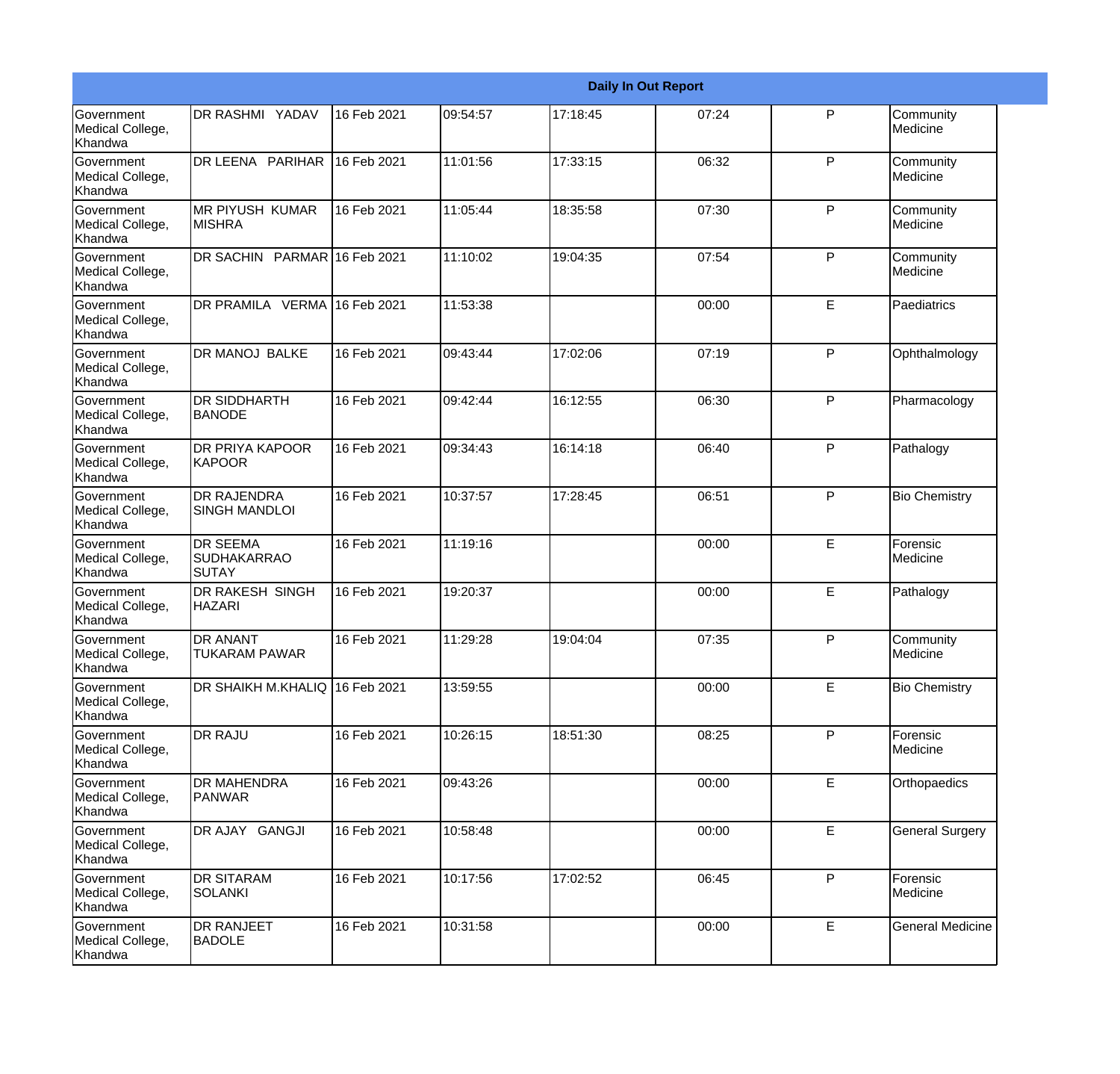| Assistant Professor Para Clinical   |               |
|-------------------------------------|---------------|
| Assistant Professor Para Clinical   |               |
|                                     |               |
| Statistician                        | Para Clinical |
| Assistant Professor   Para Clinical |               |
| Professor                           | Clinical      |
|                                     |               |
| Assistant Professor Clinical        |               |
| Associate Professor Para Clinical   |               |
| Demonstrator/Tutor Para Clinical    |               |
|                                     |               |
| Demonstrator/Tutor Non Clinical     |               |
| Professor                           | Para Clinical |
| Professor                           | Para Clinical |
|                                     |               |
| Professor                           | Para Clinical |
| Professor                           | Non Clinical  |
| Demonstrator/Tutor Para Clinical    |               |
|                                     |               |
| Assistant Professor Clinical        |               |
| Professor                           | Clinical      |
|                                     |               |
| Demonstrator/Tutor Para Clinical    |               |
| Assistant Professor Clinical        |               |
|                                     |               |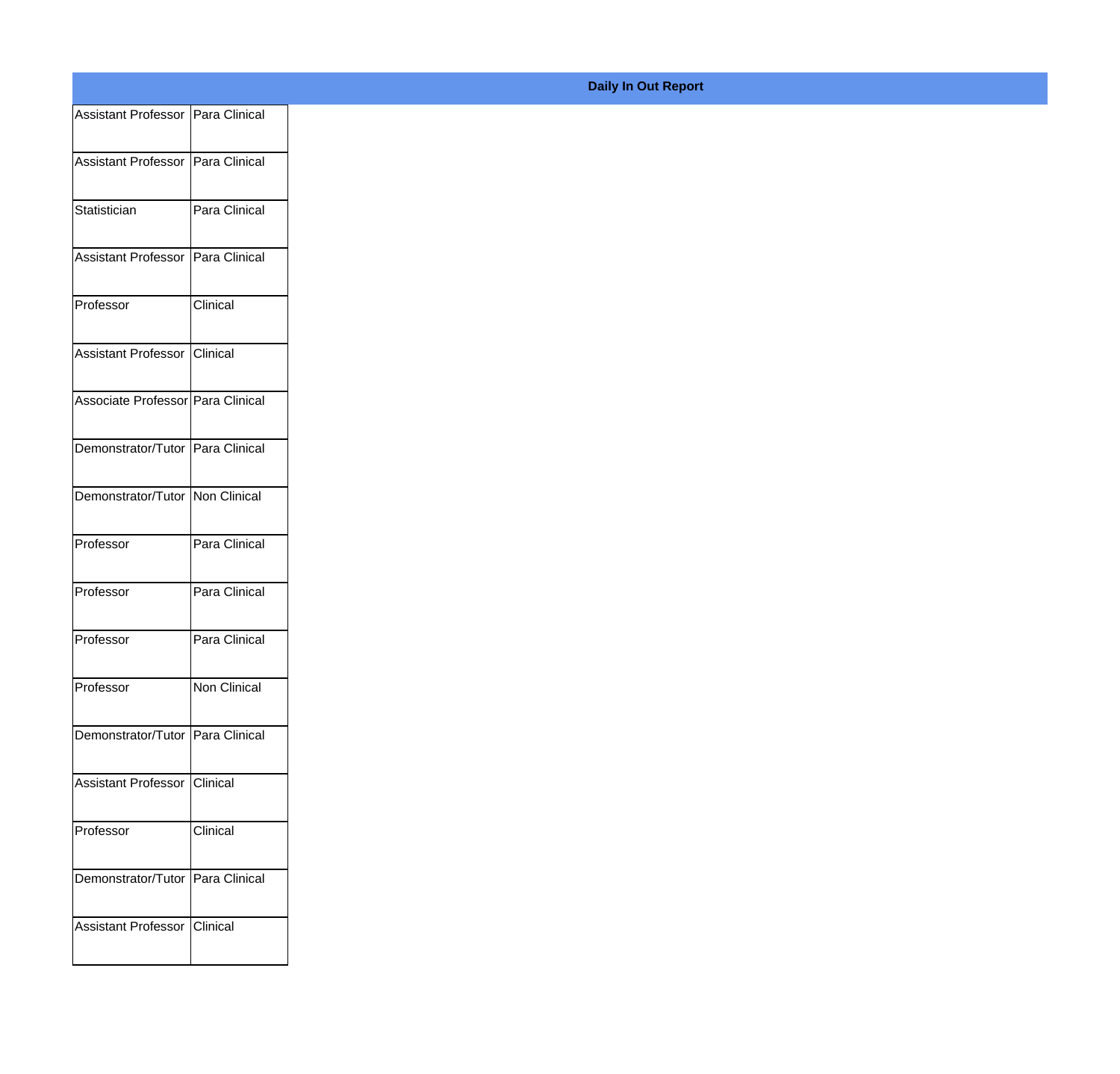|                                                         |                                                 |             |          |          | <b>Daily In Out Report</b> |             |                             |
|---------------------------------------------------------|-------------------------------------------------|-------------|----------|----------|----------------------------|-------------|-----------------------------|
| Government<br>Medical College,<br>Khandwa               | <b>DR ASHOK</b><br><b>BHAUSAHEB NAJAN</b>       | 16 Feb 2021 | 16:13:04 |          | 00:00                      | E           | Forensic<br>Medicine        |
| <b>Government</b><br>Medical College,<br>Khandwa        | <b>IDR NITESHKUMAR</b><br>KISHORILAL<br>RATHORE | 16 Feb 2021 | 09:42:25 | 17:56:46 | 08:14                      | P           | Pharmacology                |
| <b>Government</b><br>Medical College,<br>Khandwa        | <b>DR PRIYESH</b><br><b>MARSKOLE</b>            | 16 Feb 2021 | 09:55:52 | 17:19:07 | 07:24                      | P           | Community<br>Medicine       |
| Government<br>Medical College,<br>Khandwa               | <b>DR PRIYESH</b><br>MARSKOLE                   | 16 Feb 2021 | 18:56:49 |          | 07:24                      | P           | Community<br>Medicine       |
| Government<br>Medical College,<br>Khandwa               | <b>DR SANGEETA</b><br><b>CHINCHOLE</b>          | 16 Feb 2021 | 10:41:34 | 16:01:52 | 05:20                      | P           | Physiology                  |
| Government<br>Medical College,<br>Khandwa               | DR SUNIL BAJOLIYA                               | 16 Feb 2021 | 09:25:55 | 19:04:20 | 09:39                      | P           | OTO-Rhiono-<br>Laryngology  |
| <b>Government</b><br>Medical College,<br><b>Khandwa</b> | <b>IDR NISHA MANDLOI</b><br>PANWAR              | 16 Feb 2021 | 09:40:54 | 16:18:59 | 06:38                      | P           | Obstetrics &<br>Gynaecology |
| Government<br>Medical College,<br>Khandwa               | DR NANDINI DIXIT                                | 16 Feb 2021 | 13:11:32 |          | 00:00                      | E           | Paediatrics                 |
| Government<br>Medical College,<br>Khandwa               | <b>DR SATISH</b><br><b>CHANDEL</b>              | 16 Feb 2021 | 10:15:41 |          | 00:00                      | E           | Pharmacology                |
| <b>Government</b><br>Medical College,<br>Khandwa        | <b>DR JITENDRA</b><br>AHIRWAR                   | 16 Feb 2021 | 11:44:44 | 18:51:42 | 07:07                      | P           | Pathalogy                   |
| <b>Government</b><br>Medical College,<br>Khandwa        | <b>DR MUKTESHWARI</b><br><b>GUPTA</b>           | 16 Feb 2021 | 11:35:15 | 17:47:46 | 06:12                      | P           | Pharmacology                |
| Government<br>Medical College,<br>Khandwa               | <b>DR PURTI AGARWAL</b><br>SAINI                | 16 Feb 2021 | 10:42:32 | 16:33:34 | 05:51                      | P           | Pathalogy                   |
| Government<br>Medical College,<br>Khandwa               | DR YASHPAL RAY                                  | 16 Feb 2021 | 10:37:49 |          | 00:00                      | $\mathsf E$ | Anatomy                     |
| Government<br>Medical College,<br>Khandwa               | <b>DR DEEPIKA</b><br>PANWAR                     | 16 Feb 2021 | 10:48:19 | 16:40:39 | 05:52                      | P           | <b>Bio Chemistry</b>        |